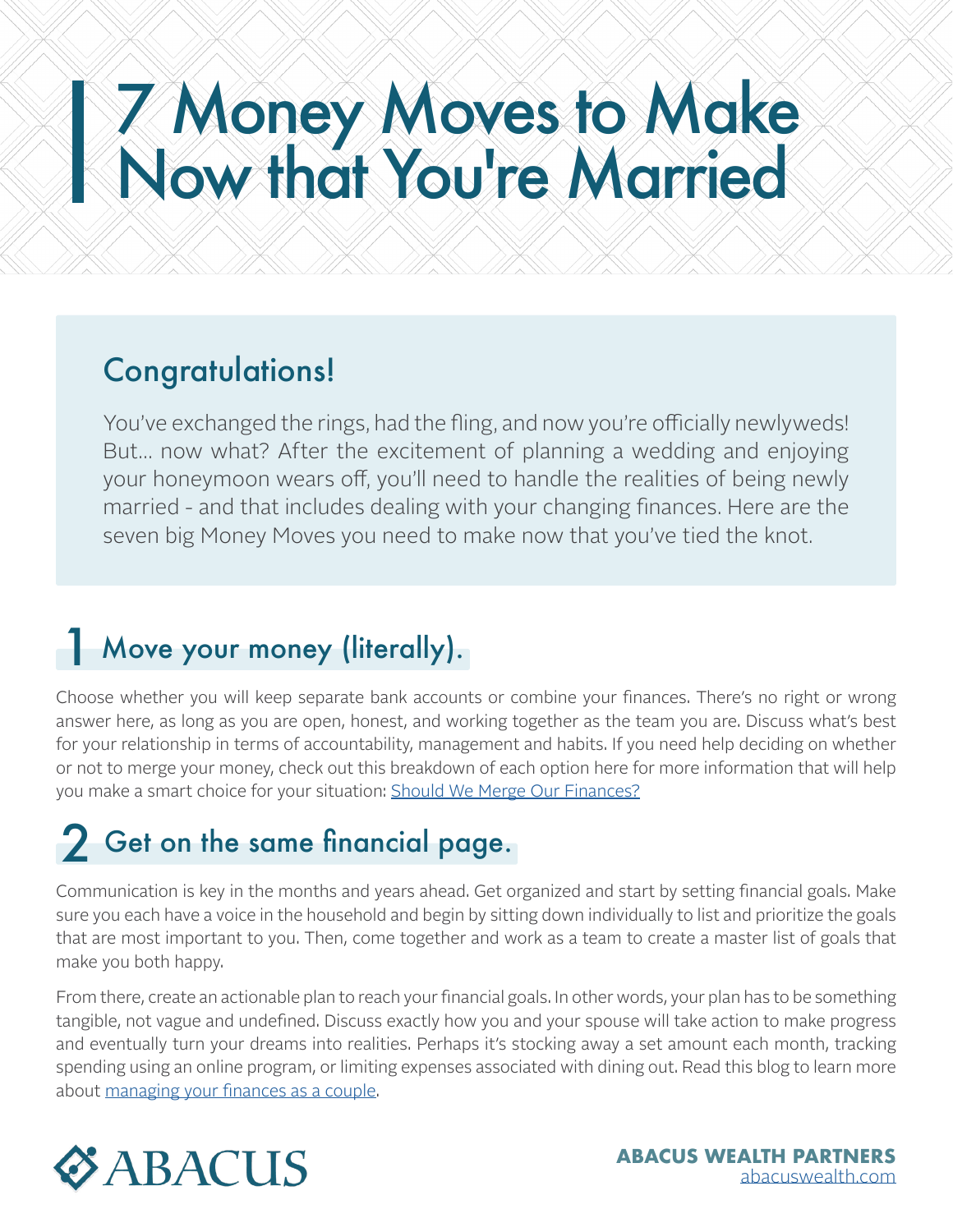#### 3 Establish and maintain a household budget.

Budgets don't have to be boring. Agree on a spending plan that will help you reach the financial goals you set together, and stick to it! Know precisely what your monthly income is, and track your spending to ensure your purchases are in line with what you value.

If you need help with establishing and maintaining your budget, check out [6 Simple Tips for Managing Your](https://abacuswealth.com/6-simple-tips-for-managing-your-money/) [Money](https://abacuswealth.com/6-simple-tips-for-managing-your-money/) for more on managing your cash flow.

### 4 Consider everyday money questions.

Don't skip the small stuff! Take time to discuss the following:

- How will you make purchases? With a credit card to rack up rewards points, or with a debit card or cash to eliminate spending temptation?
- Who will be responsible for keeping up with receipts or tracking monthly cash flow?
- Will you pay bills as they come in or will you set up automatic payments?
- If you go automated, who will check on each account periodically to make sure everything is running smoothly and no errors have been made?

Decide whether or not it makes sense to move all your household bills into one person's name, but ensure you both are aware of what's happening with the accounts each month.

Think about your changing tax situation, too. Did you know that you can file as "Married Filing Jointly" in the year that you're married, and it applies to the whole year? Also consider whether or not you need to update your paycheck withholdings with your employer. If you're wondering about other changes in store, check out [Taxes and Your Fiancé: What Changes After Marriage](https://workablewealth.com/2013/09/04/taxes-your-fiance-what-changes-after-marriage/) for an overview of filing separately or jointly.

## 5 Decide how to destroy debts.

Come together to discuss the debts each of you may be bringing to the table. Consider credit cards, personal loans, student loans, car loans, etc. (If you're coming together debt free, nicely done and keep up the good financial work!) When talking debt, ask questions like:

- Will you each remain responsible for your own debts, or will you take partial responsibility for debt that your partner is bringing to the table?
- Will you maintain separate accounts to make repayments with if you are handling debt individually?
- How will paying off debt affect saving for other goals?

Remember, communication is key here, especially with sensitive topics like this. Try not to judge, get defensive or keep information from each other. You should each have a voice in how this pans out.

#### **ABACUS WEALTH PARTNERS** [abacuswealth.com](http://www.abacuswealth.com)